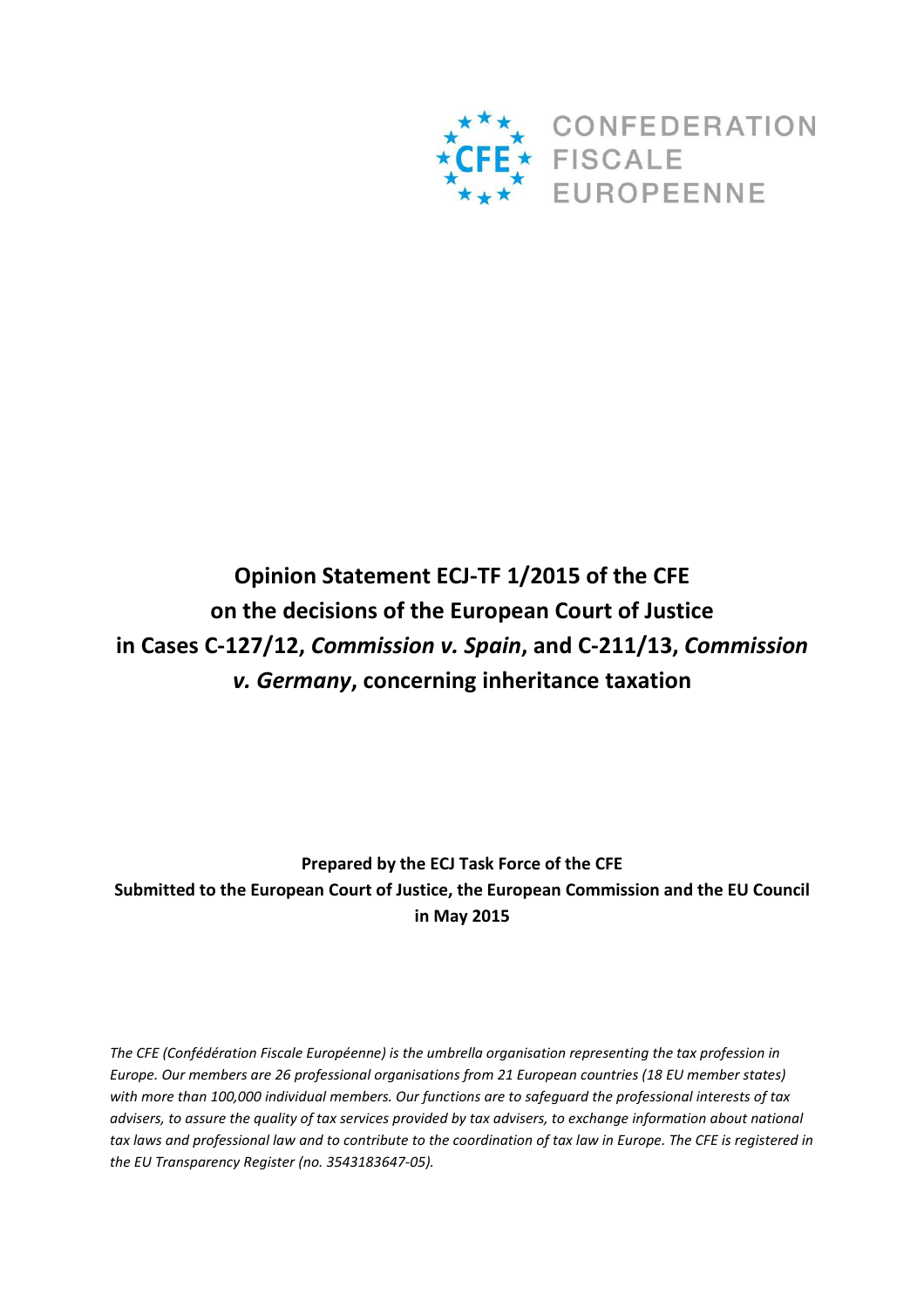This is an Opinion Statement prepared by the CFE ECJ Task Force<sup>1</sup> concerning two decisions rendered by the ECJ in September 2014 regarding compatibility of inheritance taxation with the fundamental freedoms<sup>2</sup>.

## **I. Issues and Preliminary Questions**

- 1. The cases *Commission v. Spain* (C-127/12) and *Commission v. Germany* (C-211/13) have common features and in both cases the ECJ (second and third chamber) held that the two national measures at issue were contrary to the free movement of capital ensured under Art 63 TFEU and under Art 40 of the EEA Agreement. Both cases were decided without an opinion from the designated Advocates General, *Kokott* and *Mengozzi*, respectively.
- 2. With regard to Spanish legislation (C-127/12), the Commission addressed the "Impuesto sobre Sucesiones y Donaciones" (succession and donation tax). The Spanish tax is a national tax, but its management and collection was granted to Spain's 15 Autonomous Communities of general regime.<sup>3</sup> In addition, they are also entitled to introduce amendments (e.g. exemptions, credits and rates) reducing or increasing the tax liability. Up to present, most of the Autonomous Regions have used this possibility, introducing several and different tax advantages that are not available when the applicable rule is the State rule. Such distinction leads, in practice, to a lower effective tax for residents in such Autonomous Communities rather than for other EU residents and in some cases also for other Spaniards resident in other Autonomous Regions. This is because only national legislation applies in the cases laid down therein, that is, primarily in cases in which there is no personal or real connection with an Autonomous Community, or when the corresponding Autonomous Community of residence has not approved similar tax advantages. In all of the Autonomous Communities which have adopted succession and donation tax legislation, the tax burden born by the taxpayer is considerably lower than that imposed under national legislation, which leads to a difference in tax treatment of donations and successions between beneficiaries and donees resident in Spain and those not resident in Spain, between decedents resident in Spain and those not resident in Spain, and between donations and similar transfers of immovable property situated within and outside of Spain. The Commission hence argued that the national legislation at issue infringes Art 21 and 63 TFEU and Art 28 and 40 EEA.<sup>4</sup>
- 3. In respect of the German case (C-211/13), the Commission noted that the taxation of inheritances and gifts is mitigated under German law by relatively high tax-free allowances (€ 20,000 up to € 500,000), particularly in the case of inheritances and gifts between spouses, between parents and children and between certain relatives, but that these tax-free allowances are, however, applicable only if Germany exercises an unlimited right to tax whereas only a low, flatrate tax-free allowance ( $\epsilon$  2,000) is applicable if the right to tax is limited. The Commission based

l 1 Members of the Task Force are: Alfredo Garcia Prats, Daniel Gutmann, Volker Heydt, Eric Kemmeren, Georg Kofler (Chair), Michael Lang, Franck Le Mentec, João Félix Pinto Nogueira, Pasquale Pistone, Albert Rädler† , Stella Raventos-Calvo, Isabelle Richelle, Friedrich Roedler and Kelly Stricklin-Coutinho. Although the Opinion Statement has been drafted by the ECJ Task Force, its content does not necessarily reflect the position of all members of the group. In drafting this statement, the group was supported by Werner Haslehner and Alexander Rust.

<sup>2</sup> Judgments in cases C-127/12, Commission v. Spain (link), and C-211/13, Commission v. Germany (link).

<sup>3</sup> I.e., the Spanish inheritance and gift tax is a yielded tax, that is to say, a tax that is originally established by the central State but then partially yielded to the different Spanish Autonomous Regions, which at the same time, have the power to introduce amendments in the determination of the tax debt that corresponds to each of them. As for the provinces of the Basque Country and Navarre, a different system applies.

<sup>4</sup> Action brought on 7 March 2012 – European Commission v Kingdom of Spain (Case C-127/12), [2012] OJ C 126, p. 9; see also the Commission's Press Release "Taxation: Commission refers Spain to the Court of Justice over discriminatory inheritance and gift tax rules", IP/11/1278 (27 October 2011).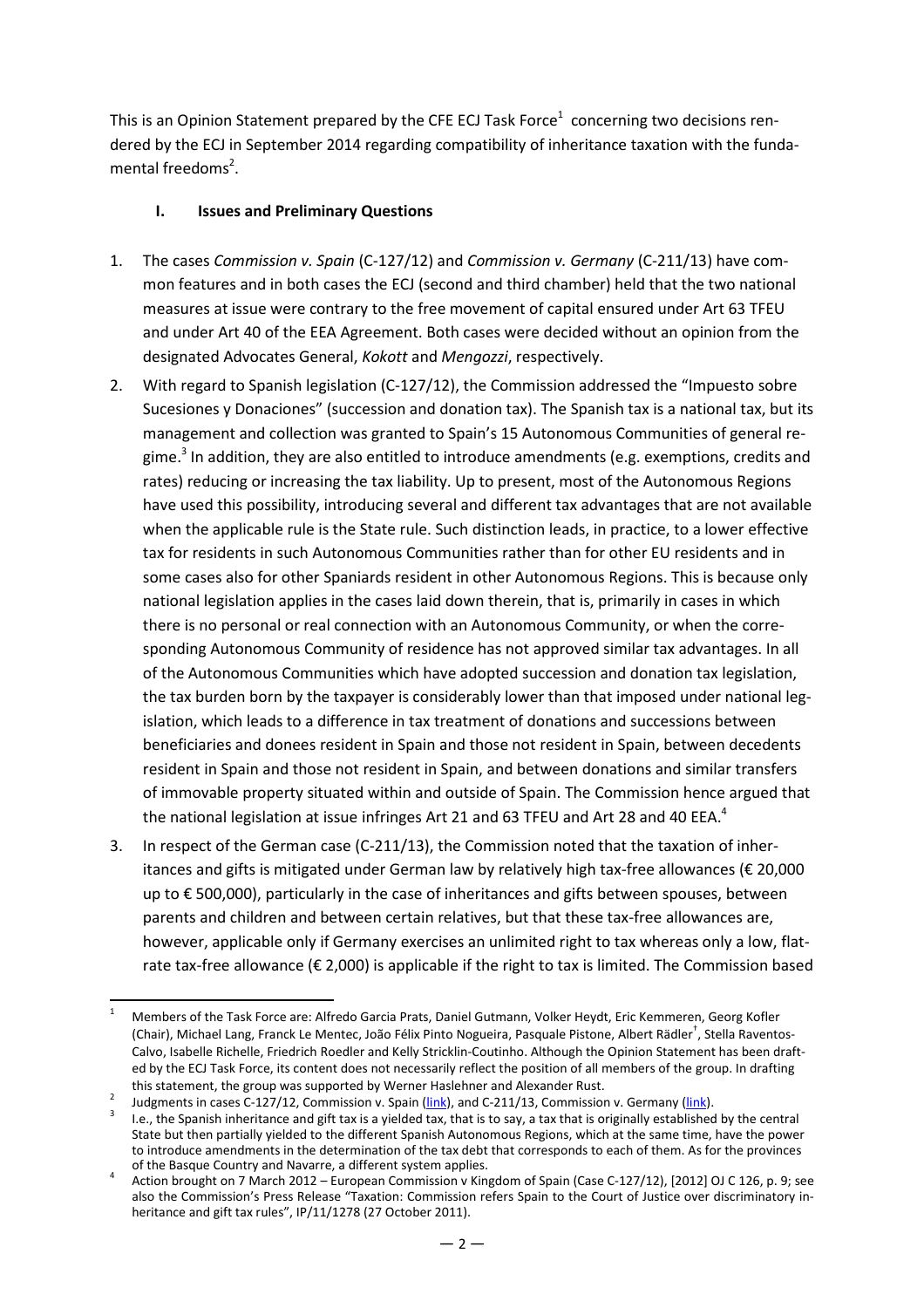its application on the criteria which the ECJ set out in *Mattner*, 5 and argued that those rules are incompatible with Art 63 TFEU.<sup>6</sup>

#### **II. The Judgments of the Court**

4. In the case of *Commission v. Spain* (C-127/12) the Court in its judgment of 3 September 2014 declared that

"by applying different tax treatment to donations and successions between beneficiaries and donees resident in Spain and those not resident in Spain, between bequeathers resident in Spain and those not resident in Spain, and between donations and similar transfers of immovable property situated within and outside of Spain, the Kingdom of Spain has failed to fulfil its obligations under Article 63 TFEU and Article 40 of the Agreement on the European Economic Area of 2 May 1992".<sup>7</sup>

The decision does not affect the rules of the Autonomous Regions but rather the national rules on Inheritance and Gift Tax, despite the fact that the Commission has used some of the examples of the application of the Autonomous Regions legislation to illustrate – and not to prove – the infringement. With this illustration, and without a proof in every situation, the ECJ held that in every case the attribution of partial legal competences to the Autonomous Regions conflicts with the free movement of capital, creating a restriction. Both the Commission and the ECJ evaluated jointly – and not on a case-by-case basis – the different situations. The simple possibility that, according to Spanish legislation, taxable persons receive a different tax treatment according to their residence may suffice to identify a restriction on the free movement of capital, regardless of whether all Autonomous regions have exercised the powers conferred by national law or not. The ECJ considers that there is no justification for that restriction to the free movement of capital. Following the previous case law, the ECJ adopts a restrictive interpretation of Article 65(1)(a) TFEU that allows differences of tax treatment considering the place of residence or the place of investment, to those situations where the difference does not create arbitrary discrimination or covert restrictions and, moreover, the differences are proportionate. As for the comparability, the ECJ considered that the situations of resident and non-resident taxpayers are objectively comparable despite the fact that they are subject to unlimited and limited tax liability, respectively, based on the fact that no objective difference exists as regards the taxation of immovable property located in Spain. For the ECJ, both resident and non-resident taxpayers and goods located in the territory and abroad are placed at the same level as regards the Inheritance and Gift Tax. As for a justification of that difference of treatment, the Court considers that no justification is admissible since Spain argues the possibility to apply a different treatment to movements with third non-member countries, but it has not proved how the lack of mutual assistance agreements could justify a legislation such as that at issue in the present case.

5. In the case of *Commission v. Germany* (C-211/13)<sup>8</sup> the Court in its judgment of 4 September 2014 declared that,

<sup>5</sup> Case C-510/08, *Mattner*, [2010] ECR I-3553.

<sup>6</sup> Action brought on 19 April 2013 – European Commission v Federal Republic of Germany (Case C-211/13), 82013] OJ C 171, p. 23; see also the Commission's Press Release "Taxation: Commission refers Germany to the Court of Justice for discriminatory inheritance tax provisions", IP/12/1018 (27 September 2012).

<sup>7</sup> [2014] OJ C 395, p. 3.

<sup>8</sup> EU:C:2014:2148.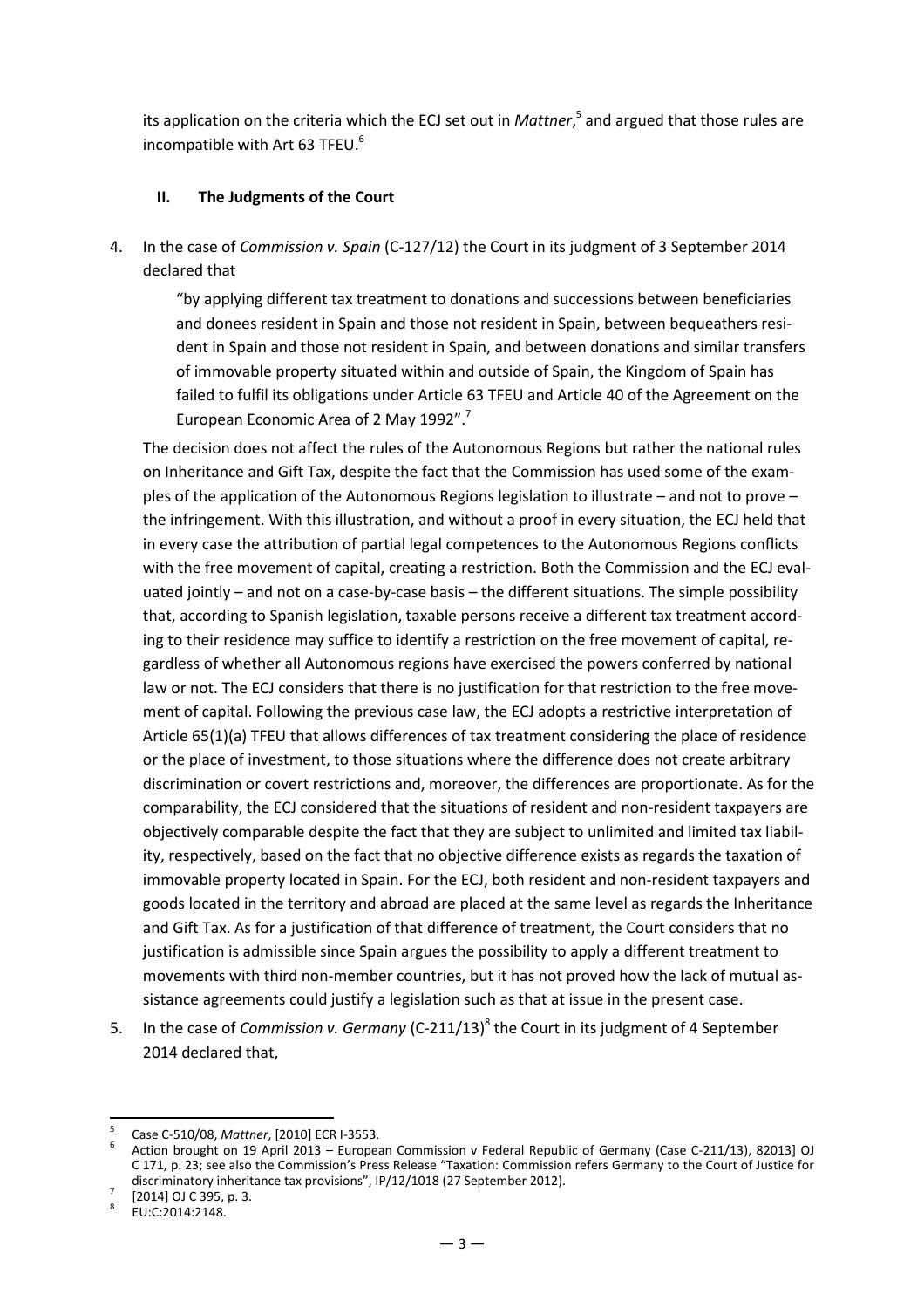"by adopting and maintaining in force provisions under which only a low tax-free allowance is granted when inheritance and gift tax are applied to immoveable property situated in Germany where the deceased, at the time of death, the donor, at the time of the gift, or the beneficiary, at the time of the taxable event, resided on the territory of another member state, whereas a considerably higher tax-free allowance is granted where at least one of the two parties concerned resided in Germany at the relevant time, the Federal Republic of Germany has failed to fulfil its obligations under Article 63 TFEU".<sup>9</sup>

#### **III. Comments**

- 6. Inheritance and gift tax systems are not harmonized within the EU. Moreover, it might be noted that not all member states levy such taxes, and that their structures varies widely. Given the limited network of double taxation treaties in this area, this might lead to double or multiple taxation in cross-border cases<sup>10</sup> as well as discriminatory treatments of cross-border situations. More and more such cases arise, as already in 2010 more than 12 million EU citizens were resident in a member state different from their member state of origin, and immovable property owned by foreigners has increased significantly in the last years.<sup>11</sup> It was the task of the Court to set limits to national discriminatory measures based on the fundamental freedoms.<sup>12</sup> Moreover. in late 2011, the EU Commission described various reasons for double taxation scenarios and discriminations in its Communication on "Tackling cross-border inheritance tax obstacles within the EU" $^{13}$  and made recommendations regarding relief for double taxation of inheritances.<sup>14</sup> Inheritance and gift tax issues are also on the working programme of the Commission Group of experts on removing tax problems facing individuals who are active across borders within the  $EU.<sup>15</sup>$
- 7. With regard to *Commission v. Spain*, it seems that the ECJ did not clearly state what aspects affect comparability between situations. Indeed, neither the Commission nor the ECJ made a concrete evaluation of the applicable Spanish legislation in *comparable* domestic situations, de-

 9  $^{9}$  [2014] OJ C 395, p. 15.

Already in 2005, the CFE has published an Opinion Statement on possible double taxation and other problems affecting the free movement of persons and capital within Europe resulting from inheritance tax, illustrated by the example of Germany and Spain, (link).

 $\frac{11}{11}$  See the Commission's Communication COM(2011)864 final, p. 4.

<sup>12</sup> See from the Court's case law in this area, e.g., Case, C-364/01, *The heirs of H. Barbier*, [2003] ECR I-15013 (consideration in Dutch inheritance tax of certain obligations for assessing the property's value in case of resident taxpayers denied to non-resident taxpayers); Case C-513/03, *van Hilten‐van der Heijden*, [2006] ECR I-1957 (holding that Dutch inheritance tax on citizens for a period of 10 years after leaving the Netherlands and taking residence in Switzerland is in line with EU law); Case C-256/06, *Jäger*, [2008] ECR I-123 (holding that it is not in line with EU law if Germany imposes different regulations on the valuation of domestic and foreign real estate); Case C-11/07, *Eckelkamp*, [2008] ECR I-6845 (holding that Belgian legislation denying mortgage-related charges relating to the immovable property to be deducted from the value of that property in case of non-resident decedent while allowed for resident decendents is discriminatory); Case C-43/07, *Arens‐Sikken*, [2008] ECR I-6887 (holding that it is not in line with EU law if the Netherlands do not allow a deduction of compensation payments to other heirs as estate debt if such deduction is disallowed only for nonresidents); Case C-67/08, *Margarete Block*, [2009] ECR I-883 (finding that double taxation is in line with EU law if Spain taxes an estate because cash funds and bonds are deposited with a Spanish bank and Germany taxes the same estate because the descendant was resident in Germany at the time of death); Case C-510/08, *Mattner*, [2010] ECR I-3553 (holding that it is not in line with EU law if Germany grants a lower tax-free amount for non-residents than for residents); Case C‑31/11, *Scheunemann*, EU:C:2012:481 (holding that German legislation violates freedom of establishment by denying tax advantages to substantial shareholdings of a capital company if it is established in a third country acquired through inheritance); Case C-181/12, *Welte*, EU:C:2013:662 (holding that the German inheritance tax violates free movement of capital when an allowance against the taxable value of immovable property acquired through inheritance is denied when both the deceased and the heir are resident in a third country but applied when at least one of them is resident in Germany).

 $^{13}$  COM(2011)864 final.

<sup>&</sup>lt;sup>14</sup> Commission Recommendation C/2011/8819

<sup>15</sup> See *http://ec.europa.eu/taxation\_customs/taxation/individuals/expert\_group/*.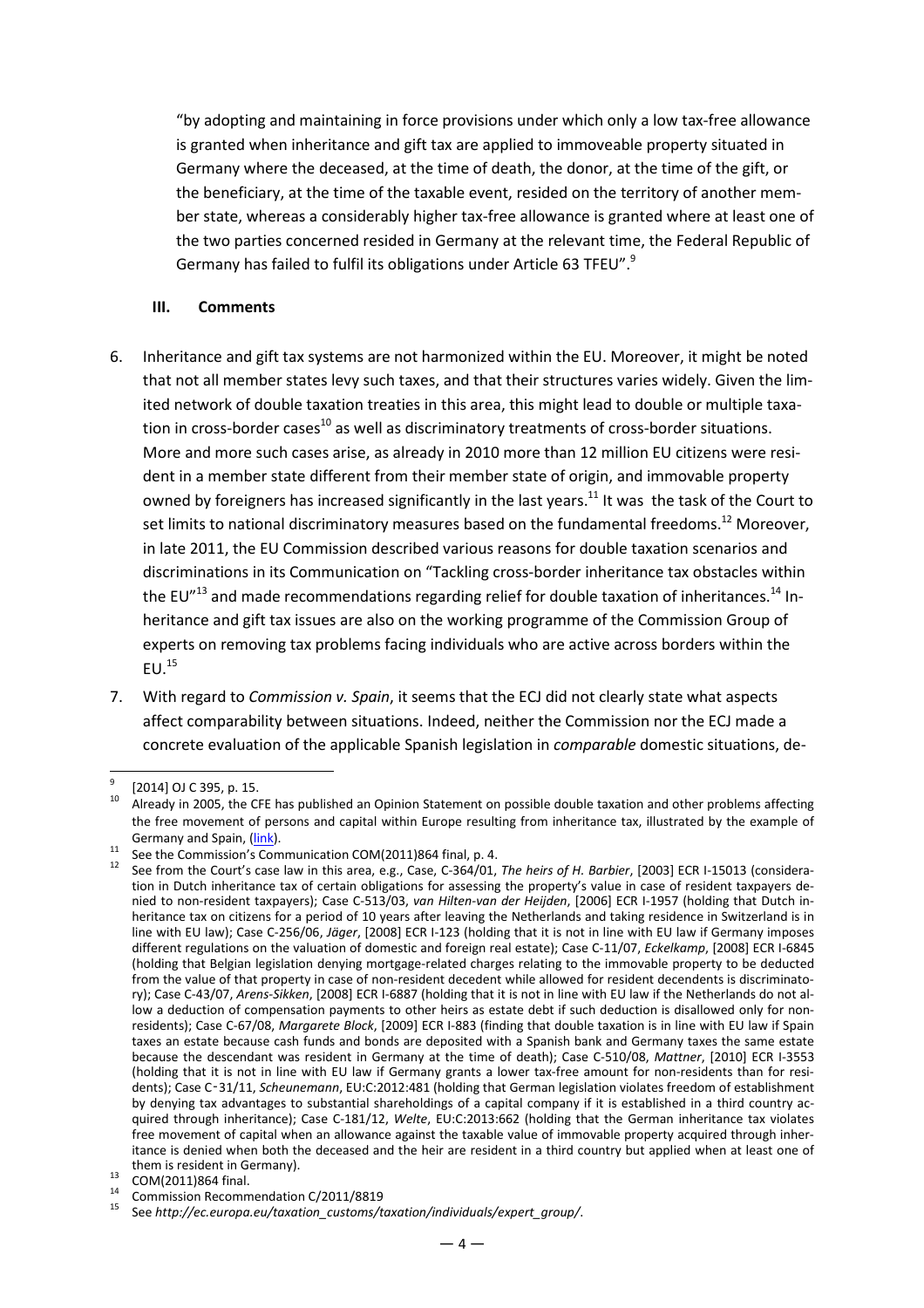spite the fact that some Spanish domestic situations (involving two or more Autonomous Regions) may suffer a tax treatment similar to that of cross-border situations. Moreover, the ECJ did not further specify comparability requirements for each of the different cross-border situations, as it seems to have assumed that cross-border and domestic situations are generally comparable based on the fact that they are put *at the same level*, without considering relevant the fact that resident taxpayers are subject to unlimited tax liability and non-resident taxpayers are only subject to limited tax liability. It also unclear whether the amendment to the Spanish inheritance tax law passed on 27 November 2014 will remedy the discrimination found by the Court. Specifically, the Spanish law amendment seems to not fully equate the tax treatment of crossborder situations and domestic *comparable* situations in all the related cross border situations, which may lead to new disputes based on EU Law.<sup>16</sup>

- 8. On the other hand, the Courts decision against Germany did not come as a surprise, as the Court could confirm its judgments in *Mattner*<sup>17</sup> and *Welte*<sup>18</sup> and find that the different tax allowances under the limited and unlimited German inheritance tax violated the free movement of capital. It might, however, be noted that Germany has amended its legislation to remedy the discrimination against foreigners and the amendment was passed on December 7, 2011. Under the new provisions, heirs or donees who fall under the limited inheritance or gift tax liability in Germany and are resident in a member state of the EU or the European Economic Area (EEA) may opt for unlimited German inheritance or gift tax liability (§ 2(3) ErbStG). However, the revision did not meet the deadline set by the Commission in the current case so that the Court ruled on the "old" system, $^{19}$  and it also seems that the Commission was not completely satisfied by the German amendment.<sup>20</sup> Indeed, and as the Commission points out, it seems that exercising the "new" option under German law could lead to an additional burden with respect to non-German assets.
- 9. Finally, some issues remain unclear. While it seems clear that the Court's holdings cover EEA situations,<sup>21</sup>. nothing was said regarding third-countries. In *Scheunemann*, for example, the Court found that business property situated in Canada can be valued for inheritance tax reasons at a higher level than property situated in Germany, as the primarily affected freedom was the freedom of establishment.<sup>22</sup> In *Commission v. Spain*, however, the restriction was found in the comparison between resident and non-resident heirs, donees and decedents, regardless of their place of residence, and between immovable property located in Spain or abroad, regardless of the location of the property abroad. As the cases discussed in this Opinion Statement were decided in the context of the free movement of capital (Art 63 TFEU and Art 40 EEA) they undoubtedly have an impact on situations in respect of third countries (other than EEA countries).

<sup>16</sup> For instance, in cases where the difference in treatment is linked with the residence of the deceased. In those cases the Spanish rule implementing the ECJ's decision established that the applicable tax law to heirs resident in Spain inheriting from a non-resident deceased will be the one approved by the Autonomous Community that holds the highest value of the assets and rights of the estate located in Spain. However, when an heir resident in Spain inherits from a resident deceased, the applicable rule is the one approved by the Autonomous Community of residence of the deceased. If the highest valued assets and rights are located in an Autonomous Community that apply less favourable tax benefits than those of the Community of residence of the deceased, a discriminatory treatment (according to the ECJ decision) continues to arise.

<sup>17</sup> Case C-510/08, *Mattner*, [2010] ECR I-3553.

<sup>18</sup> Case C-181/12, *Welte*, EU:C:2013:662.

<sup>19</sup> See para. 27 of the Court's judgment in C‑211/13, *Commission v. Germany*.

<sup>&</sup>lt;sup>20</sup> See also the Commission's press release "Taxation: Commission refers Germany to the Court of Justice for discriminatory inheritance tax provisions", IP/12/1018 (27 September 2012).

<sup>&</sup>lt;sup>21</sup> See paras 56 and 84 of the Court's judgment in C-127/12, *Commission v. Spain.* 

<sup>22</sup> Case C‑31/11, *Scheunemann*, EU:C:2012:481.